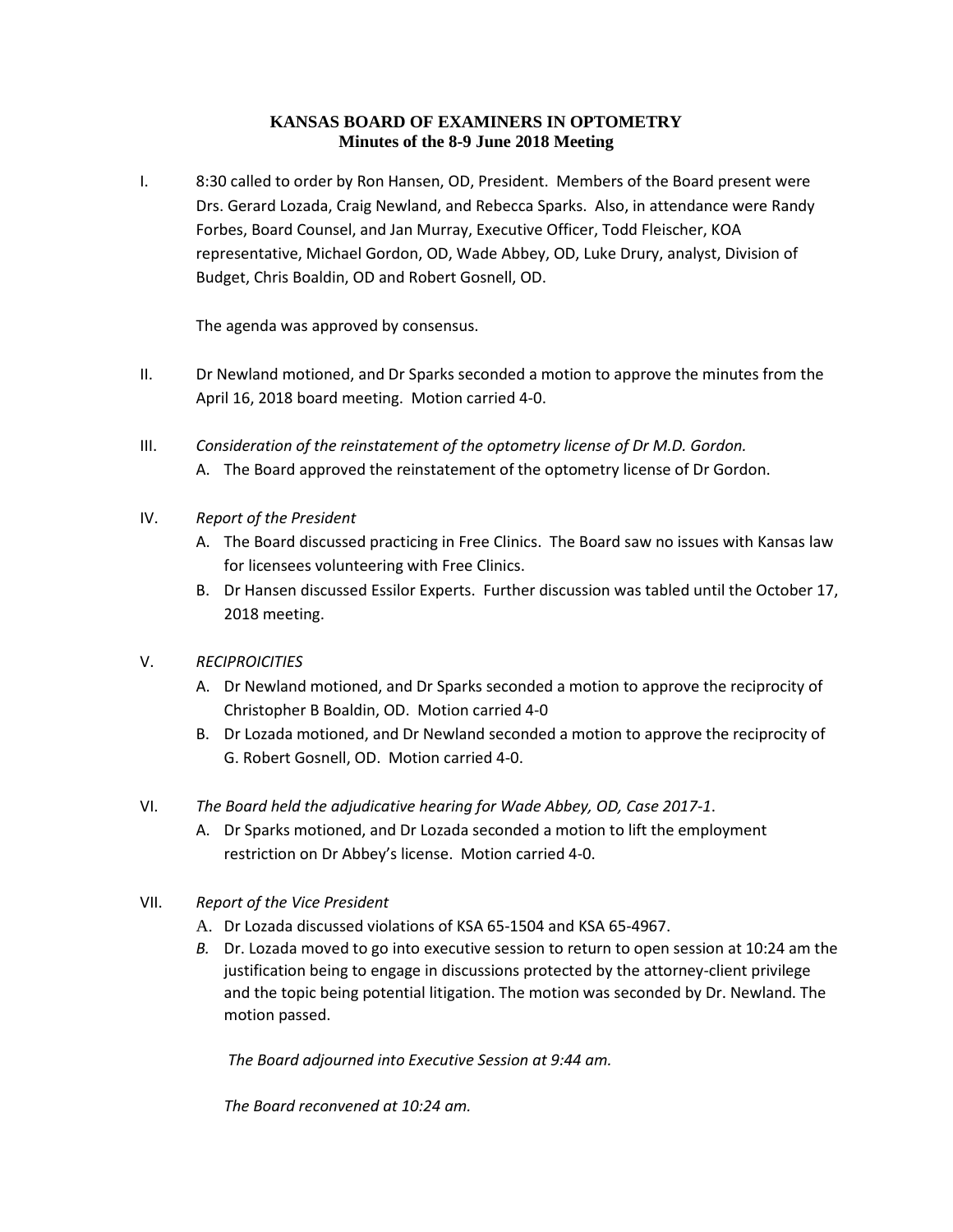- C. Dr Lozada motioned, and Dr Newland seconded a motion to approve the CPT code of 76512 B-Scan. Motion carried 4.0
- VIII. *Report of the Secretary/Treasurer*
	- A. Dr Sparks motioned, and Dr Hansen seconded a motion to approve all the COPE CE from 04/17/2018-06/09/2018. Motion carried 4-0.
- IX. *Report of the Member-At-Large*
	- A. Dr Newland discussed Intense Pulsed Light. The Board decided that this procedure is considered therapy for treating certain conditions of the eye.
- X. *Report of the Public Member*
	- A. No Report
- XI. *Report of the Legal Counsel*
	- A. Dr Hansen moved to go into executive session to return to open session at 11:30 am the justification being to engage in discussions protected by the attorney-client privilege and the topic being potential litigation. The motion was seconded by Dr. Newland. The motion passed.

*The Board adjourned into Executive Session at 11:15 am*

## *The Board reconvened at 11:30 am*

B. Dr Lozada moved to go into executive session to return to open session at 11:45 am the justification being to engage in discussions protected by the attorney-client privilege and the topic being potential litigation. The motion was seconded by Dr. Hansen. The motion passed.

*The Board adjourned into Executive Session at 11:30 am*

*The Board reconvened at 11:38 am*

- XII. *Report of the Executive Officer*
	- A. Ms. Murray told the Board that 327 optometrists had renewed their licenses, 13 had retired and 6 had yet to renew.
	- B. Ms. Murray and Mr. Drury discussed the FY2020 and 2021 budget schedule.
	- C. Trade Names:
		- 1. Dr Hansen moved, and Dr Lozada seconded a motion to approve the trade name of *Drs Deutscher, Rottinghaus, & Oxandale Optometry,* 4848 SW 21<sup>st</sup> St, Suite 101, Topeka, KS. Motion carried 4.0
		- 2. Dr Newland moved, and Dr Lozada seconded a motion to approve the trade name of *Wichita Optometry*, 415 SE Louis Blvd, Mulvane, KS and 1211 W Maple